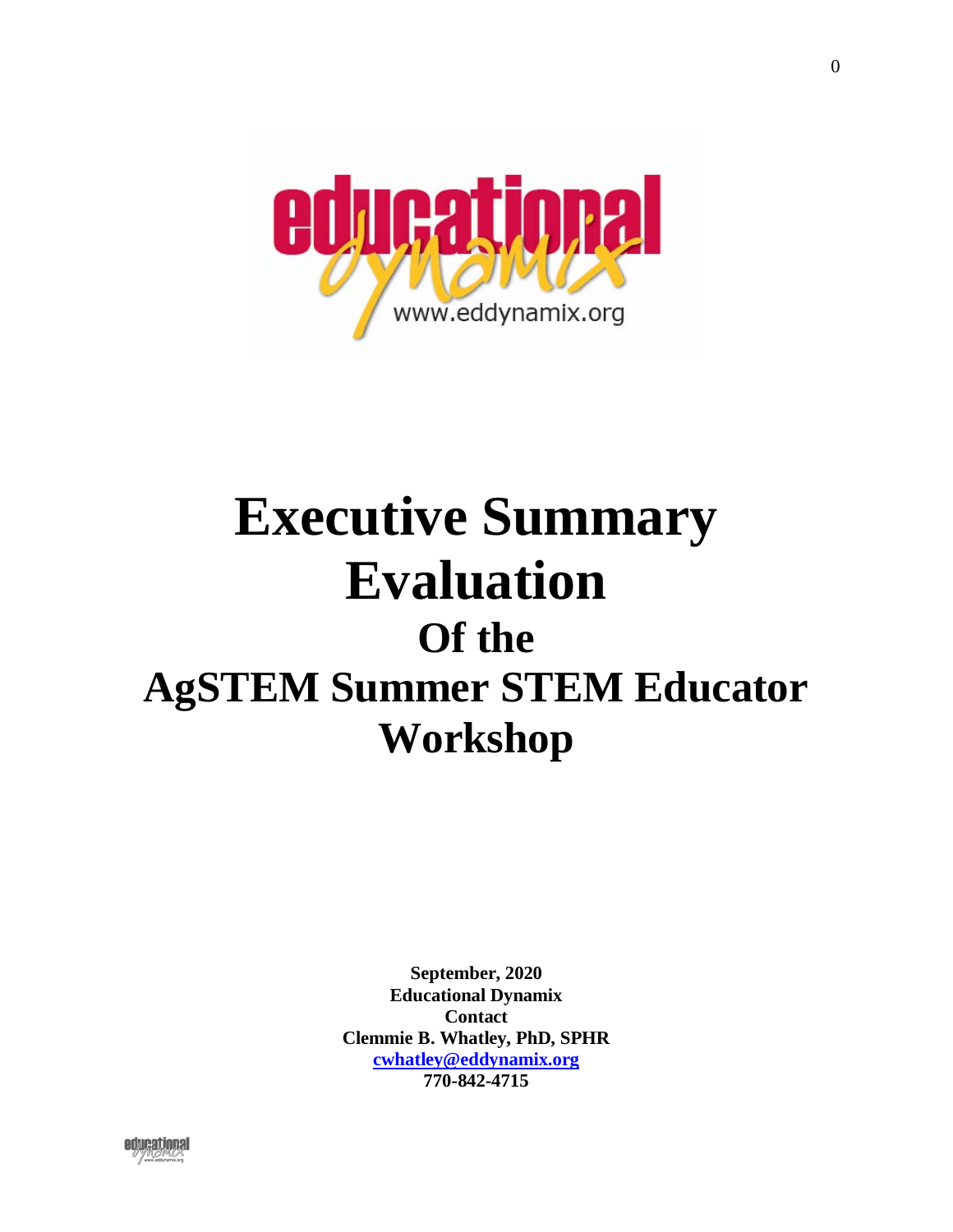# Executive Summary

The evaluation of the AgSTEM Summer STEM Educator Program supports the objective of the project, which was to engage STEM educators in a summer professional development experience that focused on integrating aquaponics and computer science into the curriculum. The experience included two major components:

- A four-week aggrotech and computer science virtual workshop hosted by Mercer University's STEM Education Innovation Lab
- Support for capacity-building and social entrepreneurship projects to be implemented during the 2020-21 school year.

Evaluation of this project included an examination of perspectives of the topics covered during the professional development, which were:

- Tying aquaponics and computer science to the curriculum
- Designing authentic assessments that integrate aquaponics and computer science
- Using real time data in the classroom
- Incorporating authentic scientific investigation and engineering design challenges into the classroom that use aquaponics and computer science as a basis
- Sustainable maintenance and use of an aquaponics system as an educational tool
- Coding for the STEM classroom
- Creating social entrepreneurship projects with AgSTEM
- Making aquaponics a value add for your school

The data were used to ascertain the effectiveness of the AgSTEM Summer STEM Educator Program. There were 31 participants in the program in grade levels  $K - 12$ .

The evaluator collected data using uniform and consistent questionnaires and protocols and content materials designed to understand the AgSTEM professional learning. Analysis of content was performed to triangulate the purposes with the intent of the professional learning.

On July 16, 2020, a virtual focus group was held with the team leaders from the participating schools to provide their perceptions of the professional development. On July 20,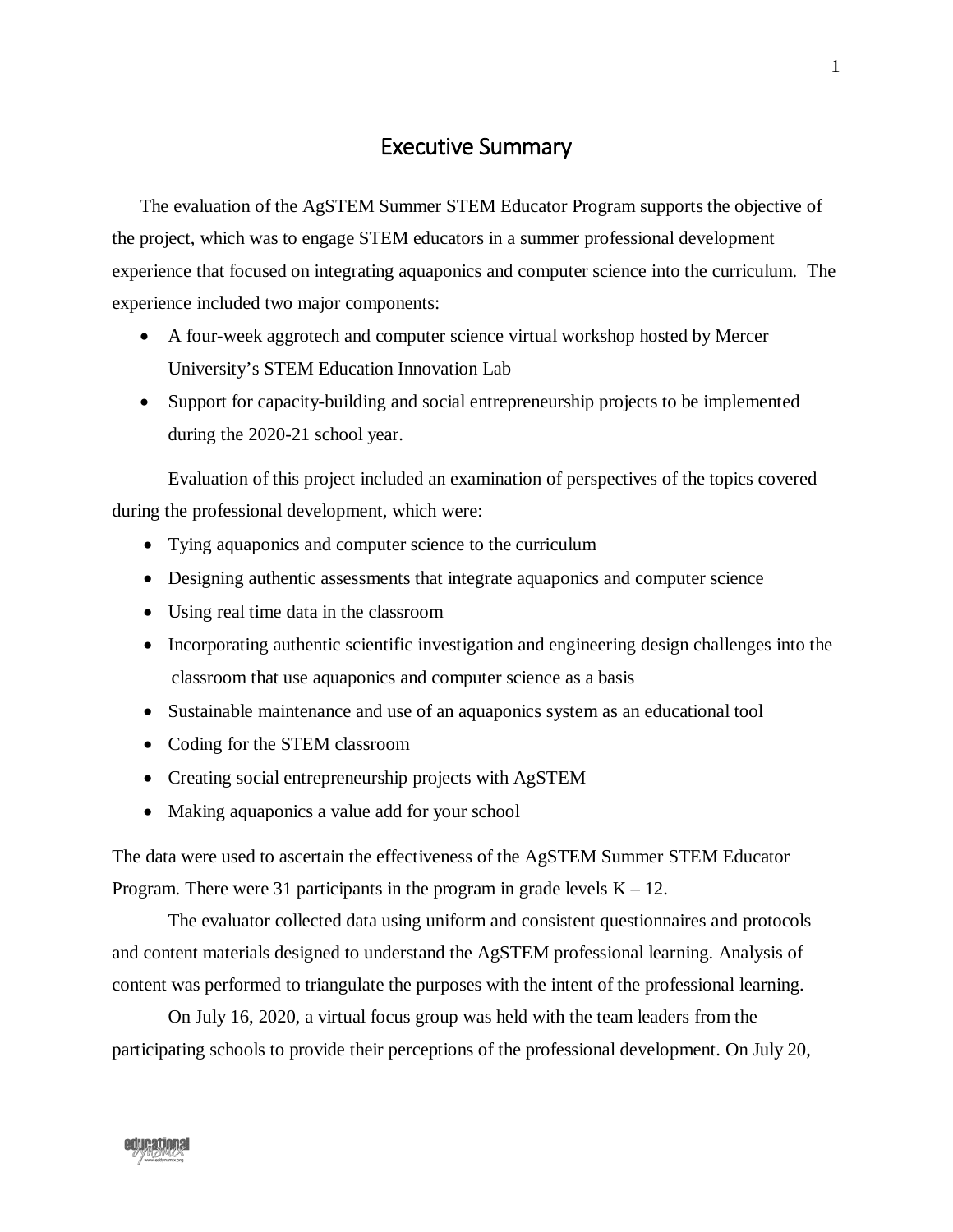2020, principals of the participating schools joined in a virtual focus group to discuss the ongoing support of the program.

Questionnaire surveys were completed at various stages of the professional learning with a final survey given at the end of the session. The surveys included a demographic and initial interest survey, an AgSTEM Professional Development Debriefing Survey, and the Mercer University AgSTEM Summer STEM Educator Workshop Survey.

#### *Data Analysis and Reporting*

The information that follows provides a summary of the examination of each of the components including content analysis, focus groups, and survey questionnaires. The data were aligned to the purpose of the AgSTEM Professional Development. The program was evaluated on how its implementation carried out the purpose and intent of the STEM professional development.

#### *Analysis of focus groups*

The three categories of implementation, virtual learning, and communication from the principals' focus group summary were aligned with the leaders' dialogue from their focus group in the figure. Overall, team leaders and administrators perceived that the AgSTEM program was important to their schools. Each focus group discussed professional learning through the school year and incorporation of AgSTEM in school meetings. All team leaders believed the program benefited teachers and students. With the unanswered question of in-person or virtual learning, how to approach AgSTEM in the school setting was unknown. Common needs included ongoing professional development and training in computer apps.

#### **Analysis of data across evaluation methods**

The plan for the AgSTEM professional development was first envisioned as a two-week face-to-face session with hands-on experiences; however, COVID-19 caused the planners to reconsider and provide the program virtually. With that change, the sessions were moved to a four-week experience with participants working asynchronous two times a week and coming together for instruction synchronously once a week. The majority of participants adjusted well; however, others hoped for the face-to- face experiences. Considering the virtual approach to learning, participants suggested a more structured approach to starting the professional development.

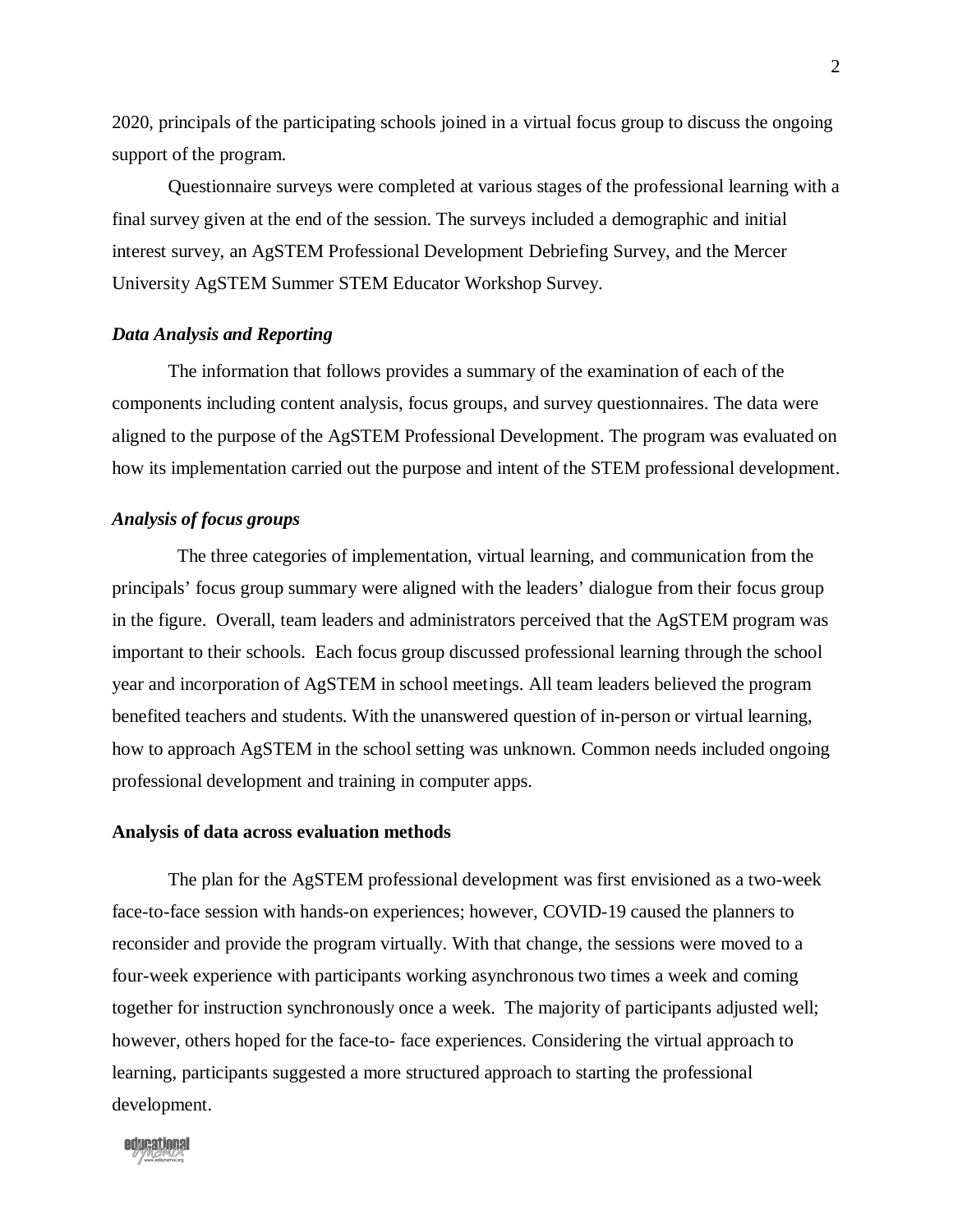The participants appreciated the 'spread out' approach over the four weeks and the strong implementation of asynchronous lessons and that supported the synchronous lesson. Further, the participants valued having the website as a 'one stop shopping.' They suggested having asynchronous lessons prepped at least a week in advance and defining expectations in advance would be helpful.

The participants believed that the open communication between the attendees and experts was a strong aspect of the AgSTEM professional development. Three items from the Mercer University AgSTEM Summer STEM Educator Workshop soundly supported the professional development structure:

- The virtual structure for learning was suitable for the workshop.
- Personnel conducting professional learning exhibited qualities essential to a successful professional learning experience, i.e. knowledgeable, creativity, and appropriate written and oral communication, effective interpersonal skills.
- Personnel conducting the professional learning effectively modeled the strategies and skills that were taught.

Finally, participants indicated that the professional development was challenging and required viewing videos and readings that they believed could have been reduced. One respondent indicated "I would love to see some of the work pared down so that we could focus on the essentials." Another participant suggested the work seemed to be for middle and high school teachers. However, overall the participants appreciated the support that was rendered and the responsiveness of the facilitators of the program.

## *A Look at the Objectives*

The objectives of the AgSTEM professional development were incorporated in the modules with many spanning over the majority of the modules. It seems that if the objectives were included in multiple modules then clarification of purpose was supported more.

| <b>OBJECTIVES</b> | <b>MODULE</b> | MODULE 2              | <b>MODULE 3 SOCIAL</b>     | <b>MODULE 4</b>   |
|-------------------|---------------|-----------------------|----------------------------|-------------------|
| <b>INCLUDES</b>   | 1 INTRO       | CONNECTING            | ENTREPRENEURSHIP/   AGSTEM |                   |
| <b>WEIGHTED</b>   | TO.           | AGSTEM TO             | SERVICE-LEARNING           | <b>CURRICULAR</b> |
| AVERAGES          | <b>AGSTEM</b> | <b>TEACHING &amp;</b> | IN AGSTEM                  | <b>DESIGN</b>     |
| OUT OF 5.         |               | <b>LEARNING</b>       |                            |                   |
|                   |               | <b>STANDARDS</b>      |                            |                   |

Figure 1. A Look at Objectives across the Modules

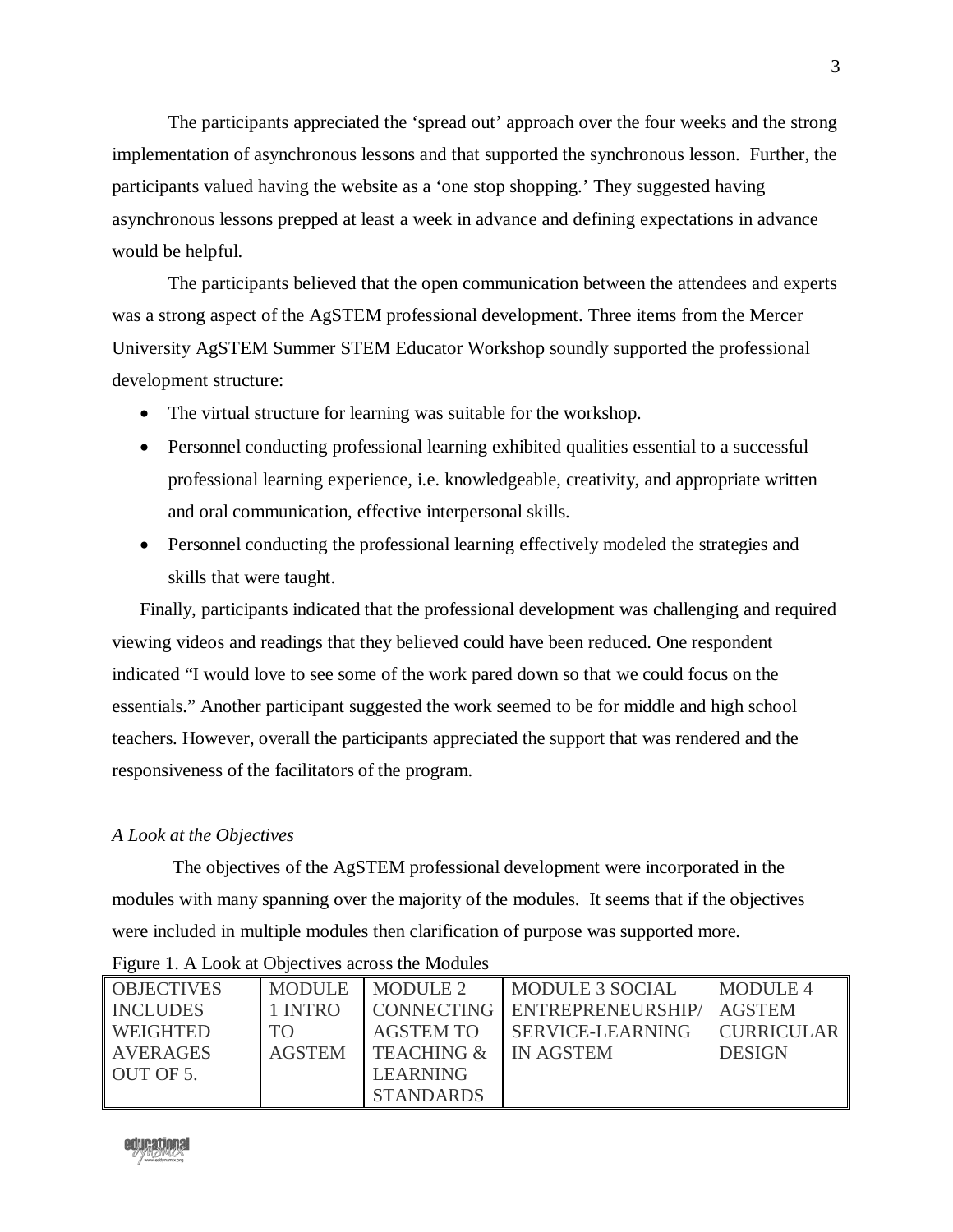| <b>OBJECTIVES</b>       | <b>MODULE</b>    | MODULE 2                  | <b>MODULE 3 SOCIAL</b> | <b>MODULE 4</b>   |
|-------------------------|------------------|---------------------------|------------------------|-------------------|
| <b>INCLUDES</b>         | 1 INTRO          | <b>CONNECTING</b>         | ENTREPRENEURSHIP/      | <b>AGSTEM</b>     |
| <b>WEIGHTED</b>         | <b>TO</b>        | <b>AGSTEM TO</b>          | SERVICE-LEARNING       | <b>CURRICULAR</b> |
| <b>AVERAGES</b>         | <b>AGSTEM</b>    | <b>TEACHING &amp;</b>     | <b>IN AGSTEM</b>       | <b>DESIGN</b>     |
| OUT OF 5.               |                  | <b>LEARNING</b>           |                        |                   |
|                         |                  | <b>STANDARDS</b>          |                        |                   |
| <b>Tying aquaponics</b> | X                | X                         | $\boldsymbol{X}$       | $\mathbf X$       |
| and computer            |                  |                           |                        |                   |
| science to the          |                  |                           |                        |                   |
| curriculum              |                  |                           |                        |                   |
| <b>Designing</b>        |                  |                           |                        | X                 |
| authentic               |                  |                           |                        |                   |
| assessments that        |                  |                           |                        |                   |
| integrate               |                  |                           |                        |                   |
| aquaponics and          |                  |                           |                        |                   |
| computer science        |                  |                           |                        |                   |
| <b>Using real time</b>  |                  | $\mathbf X$               | X                      | $\mathbf X$       |
| data in the             |                  |                           |                        |                   |
| classroom               |                  |                           |                        |                   |
| Incorporating           |                  | $\boldsymbol{\mathrm{X}}$ | X                      | X                 |
| authentic               |                  |                           |                        |                   |
| scientific              |                  |                           |                        |                   |
| investigation and       |                  |                           |                        |                   |
| engineering             |                  |                           |                        |                   |
| design challenges       |                  |                           |                        |                   |
| into the                |                  |                           |                        |                   |
| classroom that          |                  |                           |                        |                   |
| use aquaponics          |                  |                           |                        |                   |
| and computer            |                  |                           |                        |                   |
| science as a basis      |                  |                           |                        |                   |
| <b>Sustainable</b>      | $\boldsymbol{X}$ | $\boldsymbol{\mathrm{X}}$ |                        | X                 |
| maintenance and         |                  |                           |                        |                   |
| use of an               |                  |                           |                        |                   |
| aquaponics              |                  |                           |                        |                   |
| system as an            |                  |                           |                        |                   |
| educational tool        |                  |                           |                        |                   |
| <b>Coding for the</b>   |                  | X                         | X                      | $\boldsymbol{X}$  |
| <b>STEM</b> classroom   |                  |                           |                        |                   |
| <b>Creating social</b>  |                  |                           | X                      |                   |
| entrepreneurship        |                  |                           |                        |                   |
| projects with           |                  |                           |                        |                   |
| <b>AgSTEM</b>           |                  |                           |                        |                   |
| <b>Making</b>           | X                | X                         | X                      | $\mathbf X$       |
| aquaponics a            |                  |                           |                        |                   |
| value add for           |                  |                           |                        |                   |
| your school             |                  |                           |                        |                   |

educational